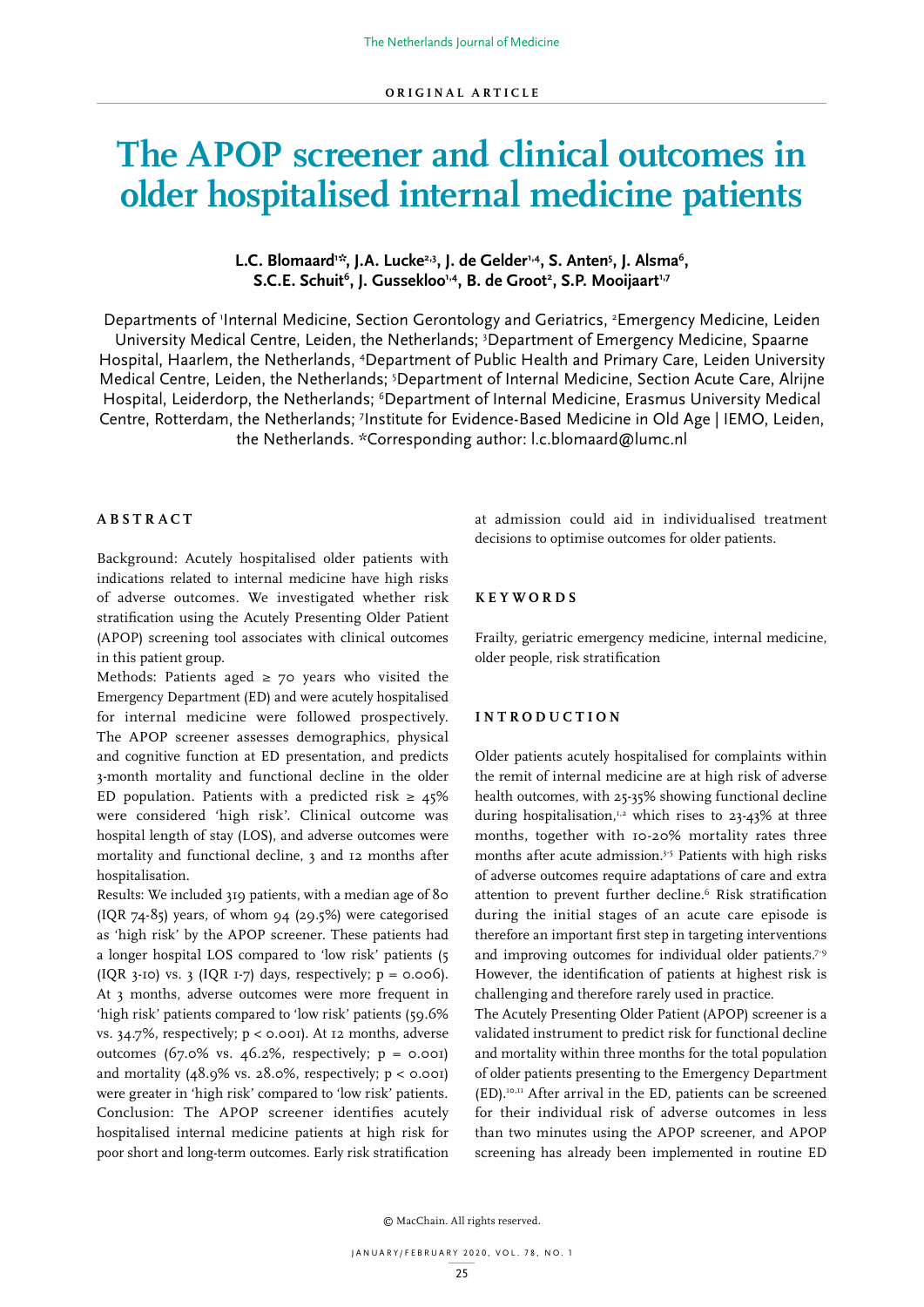care in several Dutch hospitals. However, how predicted risk for adverse outcomes based on APOP screening relates to various clinical outcomes in older patients who are acutely hospitalised for internal medicine needs to be further defined. For example, if the APOP screener can predict a long hospital length of stay (LOS) and 12-month adverse outcomes in this patient group, it could also be used to guide treatment decisions and care planning from a very early stage onwards during hospital admission.

Therefore, the aim of the present study was to investigate the association between predicted risk of adverse outcomes, as assessed by the APOP screener, and clinical outcomes during hospitalisation and at 3 and 12-month follow-ups in acutely hospitalised older internal medicine patients. This information could be a first step in exploring whether routine APOP-based risk stratification can predict individual prognoses useful in tailoring clinical approaches in this vulnerable patient group.

# **MATERIALS AND METHODS**

## **Study design and setting**

This paper describes a secondary analysis of the Acutely Presenting Older Patient (APOP) study, a prospective multicentre study which was performed in four Dutch hospitals. A detailed description has been published elsewhere.10 Briefly, consecutive older patients visiting the ED of the participating hospitals were included from September to November 2014 at Leiden University Medical Centre (LUMC); from March to June 2015 at Alrijne hospital; from May to July 2016 at Haaglanden Medical Centre (HMC, location Bronovo); and from July 2016 to January 2017 at Erasmus University Medical Center (Erasmus MC). Patients were included 24 hours a day at the LUMC; seven days a week (from 10 a.m.-10 p.m.) at Alrijne; six days a week (from 10 a.m.-10 p.m.) at HMC Bronovo; and four days a week (from 10 a.m.-10 p.m.) at Erasmus MC.

# **Study participants**

In the APOP study, all consecutive patients aged 70 years or older visiting the ED were included. Patients who were triaged 'red' according to the Manchester Triage System  $(MTS)$ ,<sup>12</sup> patients with an unstable medical condition, patients with an impaired mental status without a proxy to provide informed consent, patients with a language barrier and patients who refused to participate were excluded. For the purposes of the present study, we included all acutely hospitalised patients allocated to the specialism internal medicine, and with an APOP screening result at baseline. The participating hospitals had no separate geriatric departments. We excluded patients who were transferred from the ED for hospitalisation elsewhere.

The Medical Ethics Committees of the four hospitals approved the study and written informed consent was obtained from all patients.

# **Outcomes**

For the present study, we defined the following outcomes at hospitalisation: hospital LOS in days, in-hospital mortality, and discharge destination. Adverse outcomes assessed were functional decline and mortality, 3 months and 12 months after acute hospitalisation. The 3-month adverse outcome was met if a patient had died or showed functional decline at the 3-month follow-up compared to baseline functioning. The 12-month adverse outcome was met if a patient had died or showed functional decline at the 12-month follow-up compared to baseline functioning. Functional decline was defined as at least one-point increase in the Katz Index of Activities of Daily Living (ADL) score or new institutionalisation (higher level of assisted living).13 Patients with a maximum Katz ADL score at baseline, institutionalisation at baseline, or patients who were lost to follow-up were considered as having no functional decline.

# **Data collection**

### *Patient characteristics*

Three domains were assessed at baseline in the ED: demographics, disease severity, and geriatric measurements. Demographics consisted of age, sex, living arrangements, and level of education. Disease severity consisted of characteristics related to the ED visit, including arrival by ambulance, triage urgency according to MTS, chief complaint, and a fall-related ED visit. Geriatric measurements consisted of the number of different medications as stated by the patient ( $\ge$ 5 medications meaning polypharmacy), use of a walking device, Katz ADL questionnaire (functional status two weeks before the ED visit), $13$  the Six-item Cognitive Impairment Test  $(6-CIT)$ ,<sup>14</sup> and a history of diagnosed dementia reported by the patient or a proxy.

## *The APOP screening result*

The APOP screening instrument was developed and validated to identify older patients at risk for the composite outcome of mortality and/or functional decline within three months.<sup>11</sup> The screener comprises seven predictors which are collected at baseline in the ED: age, sex, arrival by ambulance, need of regular help, need for help with bathing and showering, hospitalisation in the past six months and impaired cognition (defined as having dementia or an incorrect answer on at least one out of two 6-CIT questions ['what year is it now?' and/or 'say the months in reverse order'] or no data on cognition). For the purposes of the present study, we retrospectively calculated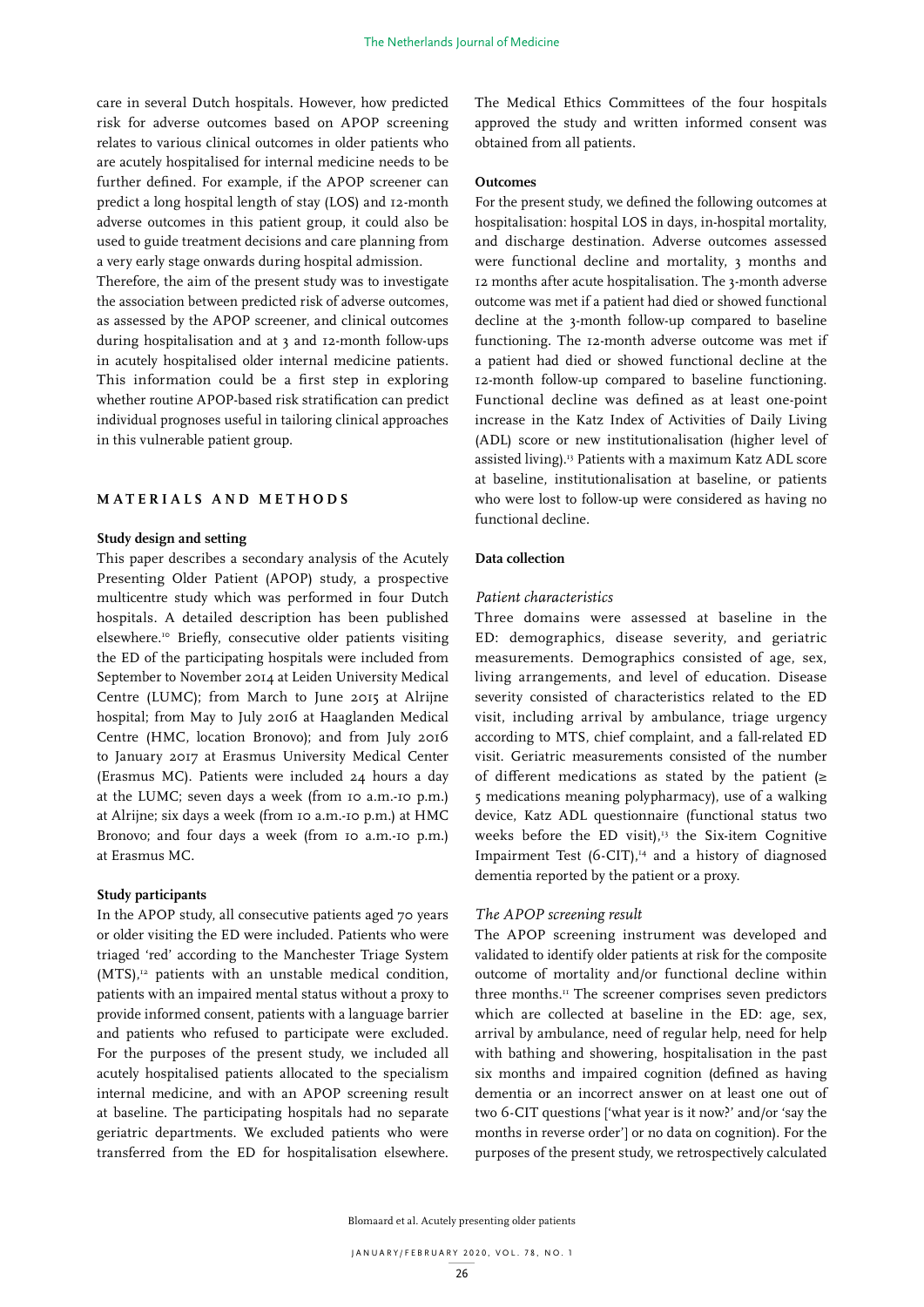the APOP screening results for all acutely hospitalised patients allocated to internal medicine, meaning that the medical staff, at the time, were unaware of the screening results during admission. Validation and threshold testing of APOP screening has been described previously.<sup>11</sup> The threshold for a 'high risk' APOP screening result is a predicted risk  $\geq 45\%$  on the composite outcome of mortality and/or functional decline within three months. The final APOP screening model is calibrated to identify the approximately 20% of patients with a predicted risk ≥ 45%. Previously, we compared the APOP screener with the Identification of Seniors At Risk - Hospitalised Patients (ISAR-HP), another frequently used screening tool in the Netherlands, and found that the APOP screener demonstrated better predicting performance for this composite outcome.<sup>15</sup>

## *Follow-up data*

The outcomes at hospitalisation including hospital LOS, in-hospital mortality, and discharge destination were collected from the electronic health records of the participating hospitals. Hospital LOS was measured by subtracting the date of admission to the hospital ward after the ED visit from the hospital discharge date. The discharge destination was compared with the patient's former place of residence before hospital admission. We divided discharge destination into two groups: discharge to the former place of residence (either living at home or in a nursing home) or new institutionalisation at discharge. To obtain follow-up data on functional decline, patients were contacted by telephone 3 and 12 months after acute hospitalisation. In cases of no response after three attempts, the general practitioner was contacted to verify phone number and living arrangements. Finally, a letter was sent requesting a written response from those patients who could not be contacted. Data on mortality was obtained from municipal records. Patients who had not died and could not be reached at follow-up were considered as having no functional decline.

### **Sample size estimation**

The required sample size to determine differences in 12-month mortality was calculated for the present study. Taking a difference of 20% in the mortality rate as relevant, 93 patients per group were needed to detect a difference between 'APOP high risk' and 'APOP low risk' patients with 80% power and a 5% significance level.

## **Data analyses**

Continuous data are presented as means (standard deviation: SD) if normally distributed, and as medians (interquartile range: IQR) if skewed. Categorical data are presented as numbers (n, %). Differences in patient characteristics and outcomes between the APOP 'high risk' and 'low risk' patients were assessed using the independent samples t-test for normally-distributed data, the Mann-Whitney U test for skewed data, and the  $\chi^2$  test for categorical data. For categorical data, we present outcomes with 95% confidence intervals (95% CI). Differences in risks for adverse outcomes at 3 and 12 months between the APOP 'high risk' and 'low risk' patients were calculated using relative risk (RR; 95% CI). Survival was calculated by using Kaplan Meier survival curves for the population stratified by APOP screening result. We also conducted sensitivity analyses which led to the exclusion of patients with a maximum Katz ADL score at baseline, institutionalisation at baseline, and those lost to follow-up. A p-value < 0.05 was considered as statistically significant. Statistical analyses were performed using IBM SPSS Statistics version 23.



# **Figure 1.** *Flowchart of study population*

APOP = Acutely Presenting Older Patient (APOP) screening tool; ED = emergency department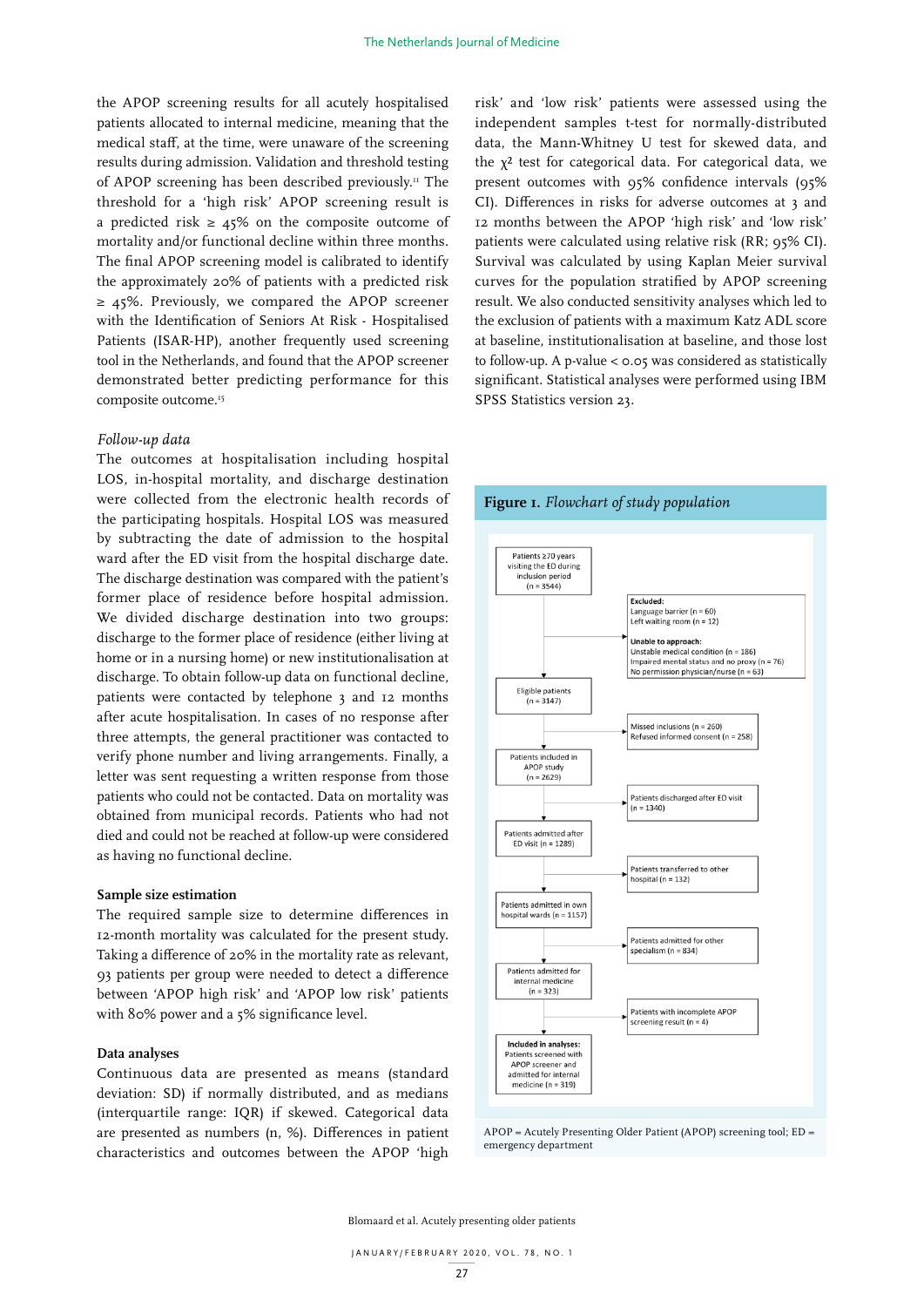|                                 |                    | <b>APOP</b> screening result |                           |          |  |  |  |  |
|---------------------------------|--------------------|------------------------------|---------------------------|----------|--|--|--|--|
|                                 | All<br>$(n = 319)$ | 'Low risk'<br>$(n = 225)$    | 'High risk'<br>$(n = 94)$ | p-value* |  |  |  |  |
| Demographics                    |                    |                              |                           |          |  |  |  |  |
| Age (years), median (IQR)       | 80 (74-85)         | 78 (73-83)                   | 84 (81-89)                | < 0.001  |  |  |  |  |
| Male, n (%)                     | 152 (47.6%)        | 111 (49.3%)                  | 41 (43.6%)                | 0.351    |  |  |  |  |
| Living independently, n (%)     | 294 (91.0%)        | 219 (97.3%)                  | 71 (75.5%)                | < 0.001  |  |  |  |  |
| Highly educated, n (%)          | 64 (20.2%)         | 47 (21.0%)                   | 17 (18.3%)                | 0.585    |  |  |  |  |
| Severity of disease indicators  |                    |                              |                           |          |  |  |  |  |
| Arrival by ambulance, n (%)     | 202 (63.3%)        | 121 (53.8%)                  | 81 (86.2%)                | < 0.001  |  |  |  |  |
| Triage urgency, n (%)           |                    |                              |                           | 0.768    |  |  |  |  |
| > 1 hour (green)                | 42 (13.2%)         | 30 (13.3%)                   | 12 (12.8%)                |          |  |  |  |  |
| < 1 hour (yellow)               | 226 (70.8%)        | 157 (69.8%)                  | 69 (73.4%)                |          |  |  |  |  |
| $<$ 10 min (orange)             | 51 (16.0%)         | 38 (16.9%)                   | 13 (13.8%)                |          |  |  |  |  |
| Chief complaint, n (%)          |                    |                              |                           | 0.139    |  |  |  |  |
| Minor trauma                    | 18 (5.6%)          | $9(4.0\%)$                   | 9(9.6%)                   |          |  |  |  |  |
| Malaise                         | 137 (42.9%)        | 93 (41.3%)                   | 44 (46.8%)                |          |  |  |  |  |
| Chest pain                      | 14 (4.4%)          | 11 (4.9%)                    | 3(3.2%)                   |          |  |  |  |  |
| Dyspnoea                        | 48 (15.0%)         | 34 (15.1%)                   | 14 (14.9%)                |          |  |  |  |  |
| Abdominal pain                  | 67 (21.0%)         | 55 (24.4%)                   | 12 (12.8%)                |          |  |  |  |  |
| Loss of consciousness           | 8(2.5%)            | 6(2.7%)                      | 2(2.1%)                   |          |  |  |  |  |
| Other                           | 27 (8.5%)          | 17 (7.6%)                    | 10 (10.6%)                |          |  |  |  |  |
| Fall prior to ED visit, $n$ (%) | 28 (8.8%)          | $9(4.0\%)$                   | 19 (20.2%)                | < 0.001  |  |  |  |  |
| <b>Geriatric measurements</b>   |                    |                              |                           |          |  |  |  |  |
| Polypharmacy, n (%)             | 213 (66.8%)        | 152 (67.6%)                  | 61 (64.9%)                | 0.645    |  |  |  |  |
| Use of walking device, n (%)    | 177 (55.7%)        | 94 (41.8%)                   | 83 (89.2%)                | < 0.001  |  |  |  |  |
| Katz ADL score, median (IQR)    | $1(0-2)$           | $0(0-1)$                     | $3(2-5)$                  | < 0.001  |  |  |  |  |
| 6-CIT score, median (IQR)       | $6(2-13)$          | $4(2-8)$                     | $14(6-18)$                | < 0.001  |  |  |  |  |
| Diagnosis of dementia, n (%)    | 18 (5.6%)          | 5(2.2%)                      | 13 (13.8%)                | < 0.001  |  |  |  |  |

# **Table 1.** *Patient characteristics of older patients acutely hospitalised for internal medicine*

ADL = activities of daily living; ED = emergency department; IQR = interquartile range; n = number; 6-CIT = Six-item Cognitive Impairment Test. \* p-value between groups measured by χ² for categorical values and Mann-Whitney U test for non-parametric variables.<br>Missing information for 'low risk' patients: education level (1), Katz ADL (1), 6-CIT scores (21)

Missing information for 'high risk' patients: education level (1), walking device (1), Katz ADL (1), 6-CIT scores (26)

# **RESULTS**

incomplete APOP screening result, a total of 319 patients could be included in the present study (figure 1).

The APOP study included 2629 individual ED patients aged 70 years and older from four hospitals, of whom, 1157 (44.0%) patients were admitted to various hospital wards of the participating hospitals. A subset of 323 (27.9%) of the 1157 patients were acutely hospitalised and allocated to internal medicine. After excluding four patients due to an

# *Patient characteristics*

Table 1 presents the patient characteristics of the study population in total and stratified per APOP screening result. In the total study population of 319 patients, the median age was 80 years (IQR 74-85), 152 (47.6%) patients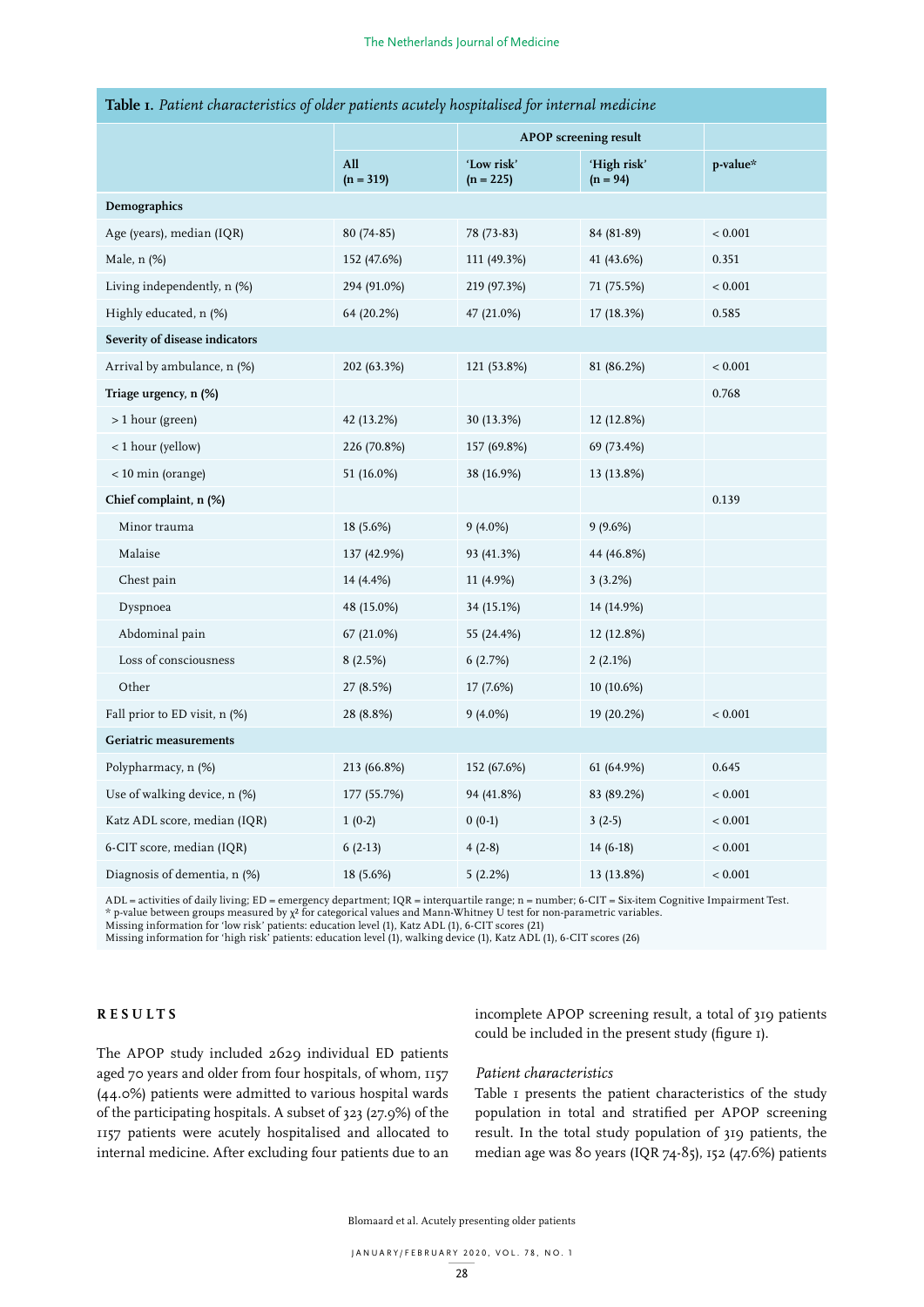|                                                                                                                                 |                                                                                                         | <b>APOP</b> screening result                                                                            |                                                                                                           |          |
|---------------------------------------------------------------------------------------------------------------------------------|---------------------------------------------------------------------------------------------------------|---------------------------------------------------------------------------------------------------------|-----------------------------------------------------------------------------------------------------------|----------|
|                                                                                                                                 | All<br>$(n = 319)$                                                                                      | 'Low risk'<br>$(n = 225)$                                                                               | 'High risk'<br>$(n = 94)$                                                                                 | p-value* |
| Hospital LOS in days (median; IQR)                                                                                              | $4(1-8)$                                                                                                | $3(1-7)$                                                                                                | $5(3-10)$                                                                                                 | 0.006    |
| In-hospital mortality, n (% (95%CI))                                                                                            | $21(6.6(4.4-9.9))$                                                                                      | $13(5.8(3.4-9.7))$                                                                                      | $8(8.5(4.4-15.9))$                                                                                        | 0.381    |
| Discharge                                                                                                                       | $(n = 296)^{a}$                                                                                         | $(n = 210)^{a}$                                                                                         | $(n = 86)^{a}$                                                                                            |          |
| Discharge to former place of residence,<br>n (% (95%CI))<br>(Semi) Independent at home<br>Nursing home                          | 220 (74.3 (69.1-79.0))<br>$24(8.1(5.5-11.8))$                                                           | 173 (82.4 (76.7-86.9)) 47 (54.7 (44.2-64.8))<br>$6(2.9(1.3-6.1))$                                       | 18 (20.9 (13.7-30.7))                                                                                     | < 0.001  |
| New institutionalisation at discharge,<br>n (% (95%CI))<br>Other hospital<br>Nursing home<br>Rehabilitation<br>Hospice<br>Other | $19(6.4(4.2-9.8))$<br>$17(5.7(3.6-9.0))$<br>$8(2.7(1.4-5.2))$<br>$6(2.0(0.9-4.4))$<br>$2(0.7(0.2-2.4))$ | $17(8.1(5.1-12.6))$<br>$7(3.3(1.6-6.7))$<br>$2(1.0(0.3-3.4))$<br>$4(1.9(0.7-4.8))$<br>$1(0.5(0.1-2.7))$ | $2(2.3(0.6-8.1))$<br>$10(11.6(6.4-20.1))$<br>$6(7.0(3.2-14.4))$<br>$2(2.3(0.6-8.1))$<br>$1(1.2(0.2-6.3))$ |          |

LOS = length of stay; n = number; 95% CI = 95% confidence interval

\*: p-value between groups measured by χ² for categorical values and Mann-Whitney U test for non-parametric variables.

a : Numbers of survivors being discharged after admission

Missing information for 'low risk' patients: hospital LOS (1), in-hospital mortality (2), discharge destination after admission (2) Missing information for 'high risk' patients: hospital LOS (1)

were male, and 202 (63.3%) patients arrived at the ED by ambulance. Of the total study population, 29.5% ( $n =$ 94) were identified as 'high risk' by the APOP screener. These 'high risk' patients, when compared with 'low-risk' patients, were older (median 84 years vs. median 78 years, respectively; p < 0.001) and less likely to live independently (75.5% vs. 97.3%, respectively;  $p <$  0.001). 'High risk' patients were also more likely to have had a fall-related visit (20.2% 'high risk' vs. 4.0% 'low risk';  $p <$  0.001) and had more geriatric-related impairments, including greater use of a walking device  $(89.2\% \text{ vs. } 41.8\%$ , respectively; p < 0.001), a higher Katz ADL score (median 3 vs. median 0, respectively; p < 0.001) and a higher 6-CIT score (median 14 vs. median 4, respectively;  $p < 0.001$ .

# *Outcomes at hospitalisation*

The median hospital LOS for the entire study population was four days (IQR 1-8) (table 2). When stratified by APOP risk group, the 'high risk' group had a median hospital LOS that was two days longer than the 'low risk' patient group (5 (IQR 3-10) vs. 3 (IQR 1-7) days, respectively;  $p = 0.006$ ). In total, 21 (6.6%) patients died during hospitalisation, with numbers similar in both groups  $(p = 0.381)$ . Following hospital admission, the discharge destination was significantly different between 'high risk' and 'low risk' patients, with 'high risk' patients more often newly institutionalised to a nursing home compared to 'low risk' patients (11.6% (6.4-20.1) vs. 3.3% (1.6-6.7), respectively;  $p < 0.001$ ).

# *Outcomes at three months*

At three months, 134 (42.0%) patients had an adverse outcome, including 67 (21.0%) who had died and 67 (21.0%) who experienced functional decline compared to their level of functioning two weeks before hospitalisation. Outcomes stratified per APOP screening result are shown in figure 2. Of the 94 'high risk' patients, 27 (28.7%) patients had died and an additional 29 (30.9%) patients showed functional decline within three months. Of the 225 'low risk' patients, 40 (17.8%) patients had died and an additional 38 (16.9%) patients had functional decline. 'High risk' patients showed an adverse outcome (deceased or functional decline) more often compared to 'low risk' patients (59.6% (49.5-68.9) vs. 34.7% (28.8-41.1), respectively; p < 0.001). 'High risk' patients showed a 1.7-fold higher relative risk (95%CI 1.3-2.2) for an adverse outcome at three months compared to 'low risk' patients.

#### *Outcomes at 12 months*

At 12 months, a total of 167 (52.4%) patients had an adverse outcome, of whom 109 (34.2%) had died and 58 (18.2%) experienced functional decline compared to their level of functioning two weeks before hospitalisation. Of the  $94$ 'high risk' patients, 46 (48.9%) patients had died and an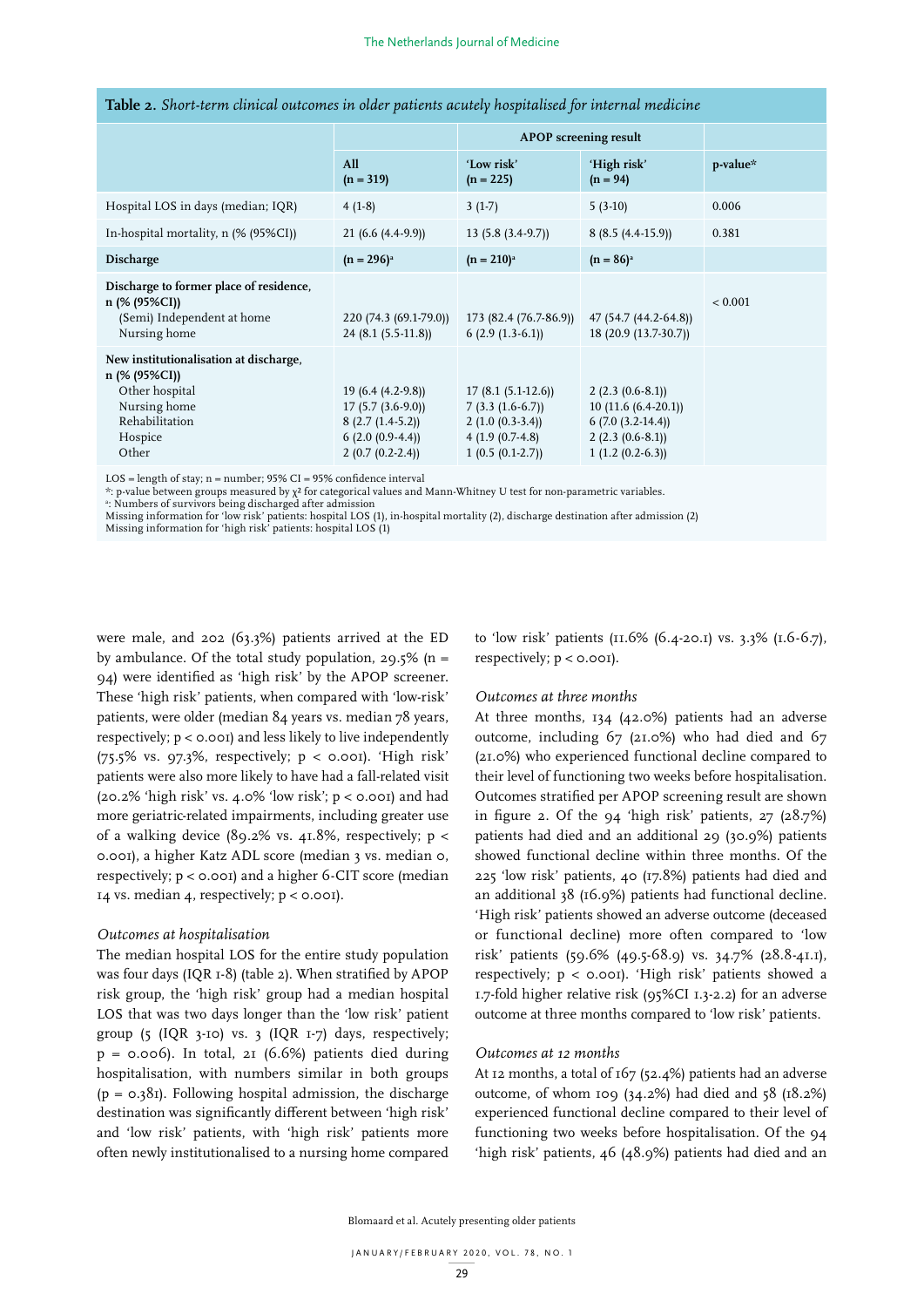



3 months and at 12 months after acute hospitalisation. Percentages are stratified by the APOP screening result in the ED. Absolute numbers at 3-month numbers at 12-month follow-up: 'Low risk' patients, n = 63 deceased, n = 41 functional decline. 'High risk' patients, n = 46 deceased, n = 17 functional APOP = Acutely Presenting Older Patient screener follow-up: 'Low risk' patients, n = 40 deceased, n = 38 functional declined. 'High risk' patients, n = 27 deceased, n = 29 functional decline. Absolute decline

additional 17 (18.1%) patients showed functional decline within 12 months. Of the 225 'low risk' patients, 63 (28.0%) had died and an additional 41 (18.2%) patients had functional decline. More 'high risk' patients had an adverse outcome compared to 'low risk' patients (67.0% (57.0-75.7) vs.  $46.2\%$  (39.8-52.7), respectively;  $p = 0.001$ . 'High risk' patients also showed a 1.5-fold higher relative risk (95%CI 1.2-1.8) for an adverse outcome at 12 months compared to 'low risk' patients. Supplementary figure 1 shows survival plots for 12-month mortality stratified per APOP screening result. Significantly more 'high risk' patients died within 12 months compared to 'low risk' patients (48.9% vs.  $28.0\%$ , respectively;  $p < 0.001$ ).

We found similar differences between APOP 'high risk' over the short term, APOP 'high ris and 'low risk' patients in the sensitivity analyses of outcomes at 3 and 12 months, from which we first excluded those patients who were lost to follow-up for the outcome functional decline and patients who by definition could not show a decline in function (supplementary table 1).

# **DISCUSSION**

'High risk' acutely hospitalised older patients with indications related to internal medicine had a longer hospital LOS and were more often discharged to a nursing home compared to 'low risk' patients. One year after admission, two-thirds of this patient group was deceased or showed a decline in function, showing an overall 1.5-fold higher risk compared to 'low risk' patients.

 $(2.7)$ , respectively;  $p = o.$ 001). 'High risk' In the present study, the APOP screener was used as a wed a 1.5-fold higher relative risk (95%CI arisk stratification instrument to identify risk of adverse verse outcome at 12 months compared to outcomes in older patients. APOP 'high risk' patients could be considered 'frail', although no consensus on 1 The definition of frailty exists. The present study shows in mortality stratified per APOP screening the definition of frailty exists. The present study shows tly more 'high risk' patients died within how the APOP screener can be used to operationalise the pared to 'low risk' patients  $(48.9\%$  vs. concept of frailty in the ED, by showing the implications ely; p < 0.001). The screener for acutely hospitalised older internal or functional or functional or  $\alpha$ medicine patients.

Over the short term, APOP 'high risk' patients had a patients in the sensitivity analyses of  $\alpha$ -day longer median hospital LOS and  $\alpha$  times higher risk for new institutionalisation to a nursing home, compared to 'low risk' patients. These results are aligned with existing literature, in which frailty was found to be a good predictor of various short-term adverse outcomes such as hospital length of stay, in-hospital mortality, and institutionalisation.  $6,16,17$  A recent review concerning acutely admitted general medicine patients reported that frailty was predictive of LOS in 57% of studies and of institutionalisation in 100% of studies.6 Using frailty/ risk-stratification tools at the beginning of an acute care episode may therefore have additional value because it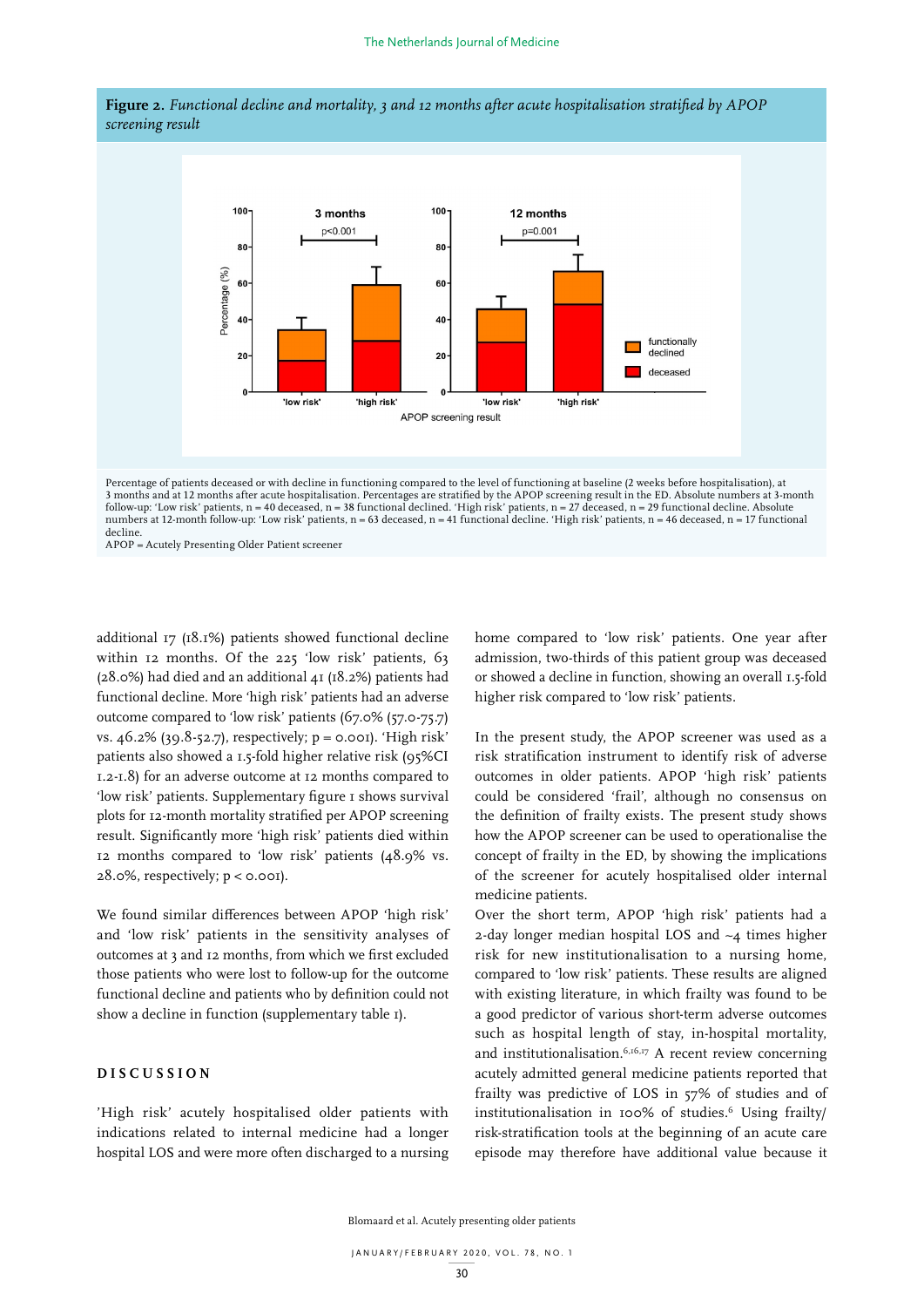facilitates the identification of those internal medicine patients who will be hospitalised for a longer period and are likely to be subsequently discharged to a new living environment.

At three months, around one-third of 'high risk' hospitalised internal medicine patients had died and almost half of the survivors exhibited functional decline. These proportions are very comparable to previous Dutch studies in this patient group.5,18 More importantly, we showed that early risk stratification at admission can also predict long-term adverse outcomes at one year. Despite the fact that the APOP screener was originally designed to predict outcomes at three months, we found that higher risks for mortality or functional decline were still statistically significant at one year; our results align with another Dutch study by Buurman et al., which also reported a significant association between one-year mortality and various geriatric conditions.19

The present study has a number of implications for clinical practice. The routine use of the APOP screener upon arrival in the ED can help to identify vulnerable patients at the very beginning of an acute episode. This risk stratification could allow better targeted assessment (i.e., comprehensive geriatric assessment) in patients who need it most and could avoid unnecessary assessment of severely frail/high-risk patients. If risk stratification is not used, care providers may be unaware of differences in frailty amongst older patients, leading to a risk of generalisation of treatment advice. On the one hand, generalisation might lead to overtreatment of frail older patients. This is especially problematic as frail patients are often underrepresented in clinical studies and thus the impact of treatment is often unclear or not focused on the outcomes of interest for these patients.20,21 On the other hand, there is also a risk of undertreatment of frail older patients. Some of the effects of hospitalisation, such as immobility resulting in functional decline, might be preventable by initiating assessments immediately during hospital admission.<sup>22</sup> Despite the fact that it is unclear why the 'high risk' patients in our study had a longer LOS, the extra 2 days of hospitalisation could be used as a window of opportunity. In some hospitals, these patients could be admitted to specific geriatric departments, but if this is not possible, an internist ought to be aware of opportunities to improve patient outcomes. Perhaps the most important opportunity would be first, to use a comprehensive geriatric assessment, which has known positive effects on prevention of institutionalisation, death, and deterioration in older patients.<sup>23,24</sup> Second, the use of advance care planning would help to establish goals and preferences for future care.<sup>25</sup> And finally, safe transitions between care settings should be ensured, for example, by the use of transitional care.<sup>26</sup> In addition, it

is also worth considering that the interventions described above could be of benefit to patients screened as 'low risk'. An important clinical impact of the use of frailty/ risk-stratification tools is increased awareness of the risk of poor outcomes, which in turn, may help clinicians tailor approaches to the individual patient. The specific details of how clinicians can do this to improve outcomes or to prevent further decline should be addressed in future research.

Our study has several strengths. First, an unselected group of acutely hospitalised older internal medicine patients was included from four separate Dutch hospitals. Second, although the APOP screener is not technically a frailty screening instrument, it is validated to identify adverse outcomes. As it can be used directly after patient arrival in the ED and requires only two minutes to complete, it is clearly suitable for large-scale use in clinical practice.

Our study also has several limitations. First, we did not have reliable data on the medical reason or diagnosis at hospitalisation, which may have influenced the risk of adverse outcomes. However, a novel aspect of the present study was the risk stratification of patients at the very beginning of an acute care episode to predict outcomes even before the final diagnosis was clear. Second, for the present study we used the development and validation cohort of the APOP study and calculated the APOP screener retrospectively. Nevertheless, we consider the degree of selection or information bias due to the retrospective design to be minimal due to the prospective follow-up design of the study and the inclusion of all consecutive older ED patients. A retrospective design could also be considered an advantage, as clinicians were unaware of the screening results and it therefore could not have influenced course and clinic. In view of the ongoing implementation of the APOP screener in several Dutch hospitals, it would be of value to repeat these analyses in different populations in the future.

In conclusion, the APOP screener identifies acutely hospitalised internal medicine patients at high risk of short and long-term poor outcomes. Early risk stratification at admission could aid in individualising treatment decisions and therefore facilitate optimised outcomes for acutely hospitalised older patients with internal medicine-related indications.

# **DISCLOSURES**

# **Prior presentations**

This paper formed the basis of an oral presentation given at the Dutch Internist Days (Internistendagen), Maastricht, April  $24^{th}$ , 2019.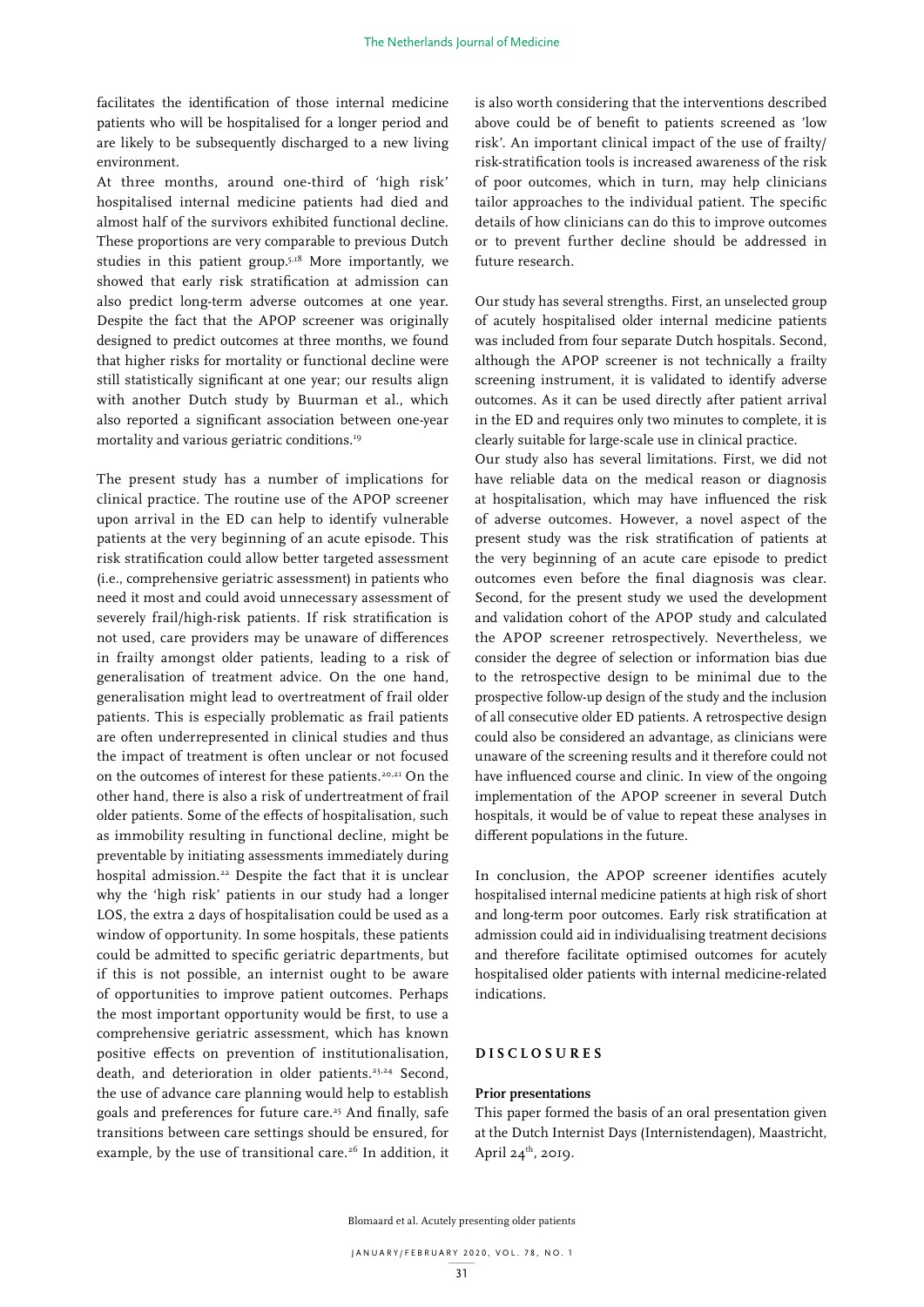### **Acknowledgements**

The authors acknowledge the contribution of G.J. Blauw to the collaboration of the Haaglanden Medical Centre (location Bronovo) as a participating centre in the APOP study.

# **Conflict of interest statement**

The authors declare that they have no conflicts of interest.

## **REFERENCES**

- 1. Covinsky KE, Palmer RM, Fortinsky RH, et al. Loss of independence in activities of daily living in older adults hospitalized with medical illnesses: increased vulnerability with age. J Am Geriatr Soc. 2003;51:451-8.
- 2. Inouye SK, Wagner DR, Acampora D, et al. A predictive index for functional decline in hospitalized elderly medical patients. J Gen Intern Med. 1993;8:645-52.
- 3. Boyd CM, Landefeld CS, Counsell SR, et al. Recovery of activities of daily living in older adults after hospitalization for acute medical illness. J Am Geriatr Soc. 2008;56:2171-9.
- 4. Buurman BM, Hoogerduijn JG, van Gemert EA, et al. Clinical characteristics and outcomes of hospitalized older patients with distinct risk profiles for functional decline: a prospective cohort study. PLoS One. 2012;7:e29621.
- 5. van Seben R, Reichardt LA, Aarden JJ, et al. The Course of Geriatric Syndromes in Acutely Hospitalized Older Adults: The Hospital-ADL Study. J Am Med Dir Assoc. 2019;20:152-8.
- 6. Theou O, Squires E, Mallery K, et al. What do we know about frailty in the acute care setting? A scoping review. BMC Geriatr. 2018;18:139.
- 7. Carpenter CR, Shelton E, Fowler S, et al. Risk factors and screening instruments to predict adverse outcomes for undifferentiated older emergency department patients: a systematic review and meta-analysis. Acad Emerg Med. 2015;22:1-21.
- 8. Jorgensen R, Brabrand M. Screening of the frail patient in the emergency department: A systematic review. Eur J Intern Med. 2017;45:71-3.
- Hughes JM, Freiermuth CE, Shepherd-Banigan M, et al. Emergency Department Interventions for Older Adults: A Systematic Review. J Am Geriatr Soc. 2019.
- 10. de Gelder J, Lucke JA, de Groot B, et al. Predicting adverse health outcomes in older emergency department patients: the APOP study. Neth J Med. 2016;74:342-52.
- 11. de Gelder J, Lucke JA, Blomaard LC, et al. Optimization of the APOP screener to predict functional decline or mortality in older emergency department patients: Cross-validation in four prospective cohorts. Exp Gerontol. 2018;110:253-9.
- 12. Mackway-Jones K. Manchester Triage Group: Emergency Triage. London: BMJ Publishing Group; 1997.
- 13. Katz S, Ford AB, Moskowitz RW, Jackson BA, Jaffe MW. Studies of illness in the aged: The index of ADL: a standardized measure of biological and psychosocial function. Jama. 1963;185:914-9.

## **Funding**

The Institute for Evidence-Based Medicine in Old Age (IEMO) is supported by the Dutch Ministry of Health, Welfare and Sport and by the Netherlands Organisation for Health Research and Development (ZonMw project number 62700.3001 and 62700.4001).

- 14. Katzman R, Brown T, Fuld P, et al. Validation of a short Orientation-Memory-Concentration Test of cognitive impairment. Am J Psychiatry. 1983;140:734-9.
- 15. de Gelder J, Haenen E, Lucke JA, et al. Optimising the ISAR-HP to screen efficiently for functional decline in older patients. Neth J Med. 2017;75:379-85.
- 16. Basic D, Shanley C. Frailty in an older inpatient population: using the clinical frailty scale to predict patient outcomes. J Aging Health. 2015;27:670-85.
- 17. Evans SJ, Sayers M, Mitnitski A, Rockwood K. The risk of adverse outcomes in hospitalized older patients in relation to a frailty index based on a comprehensive geriatric assessment. Age Ageing. 2014;43:127-32.
- 18. Buurman BM, van Munster BC, Korevaar JC, et al. Prognostication in acutely admitted older patients by nurses and physicians. J Gen Intern Med. 2008;23:1883-9.
- 19. Buurman BM, Hoogerduijn JG, de Haan RJ, et al. Geriatric conditions in acutely hospitalized older patients: prevalence and one-year survival and functional decline. PLoS One. 2011;6:e26951.
- 20. van Deudekom FJ, Postmus I, van der Ham DJ, et al. External validity of randomized controlled trials in older adults, a systematic review. PLoS One. 2017;12:e0174053.
- 21. Meyer GS, Nelson EC, Pryor DB, et al. More quality measures versus measuring what matters: a call for balance and parsimony. BMJ Qual Saf. 2012;21:964-8.
- 22. Admi H, Shadmi E, Baruch H, Zisberg A. From research to reality: minimizing the effects of hospitalization on older adults. Rambam Maimonides Med J. 2015;6:e0017.
- 23. Ellis G, Whitehead MA, O'Neill D, Langhorne P, Robinson D. Comprehensive geriatric assessment for older adults admitted to hospital. Cochrane Database Syst Rev. 2011:Cd006211.
- 24. Parker SG, McLeod A, McCue P, et al. New horizons in comprehensive geriatric assessment. Age Ageing. 2017;46:713-21.
- 25. Piers RD, van Eechoud IJ, Van Camp S, et al. Advance Care Planning in terminally ill and frail older persons. Patient Educ Couns. 2013;90:323-9.
- 26. Buurman BM, Parlevliet JL, Allore HG, et al. Comprehensive Geriatric Assessment and Transitional Care in Acutely Hospitalized Patients: The Transitional Care Bridge Randomized Clinical Trial. JAMA Intern Med. 2016;176:302-9.